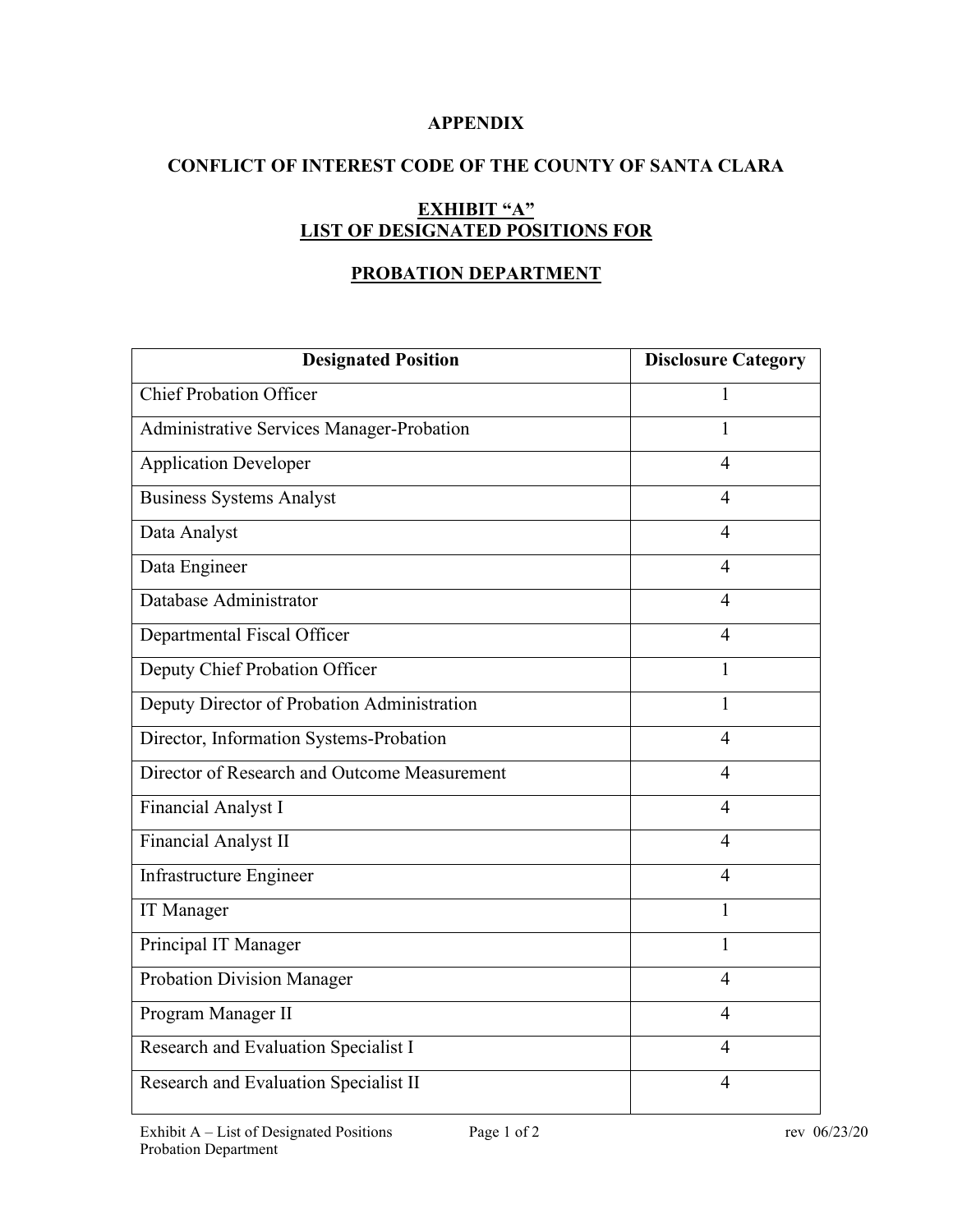| <b>Designated Position</b>                | <b>Disclosure Category</b> |
|-------------------------------------------|----------------------------|
| Senior Application Developer              |                            |
| Senior Departmental Fiscal Officer        |                            |
| Senior Management Analyst                 |                            |
| Senior Research and Evaluation Specialist |                            |
| Consultant                                |                            |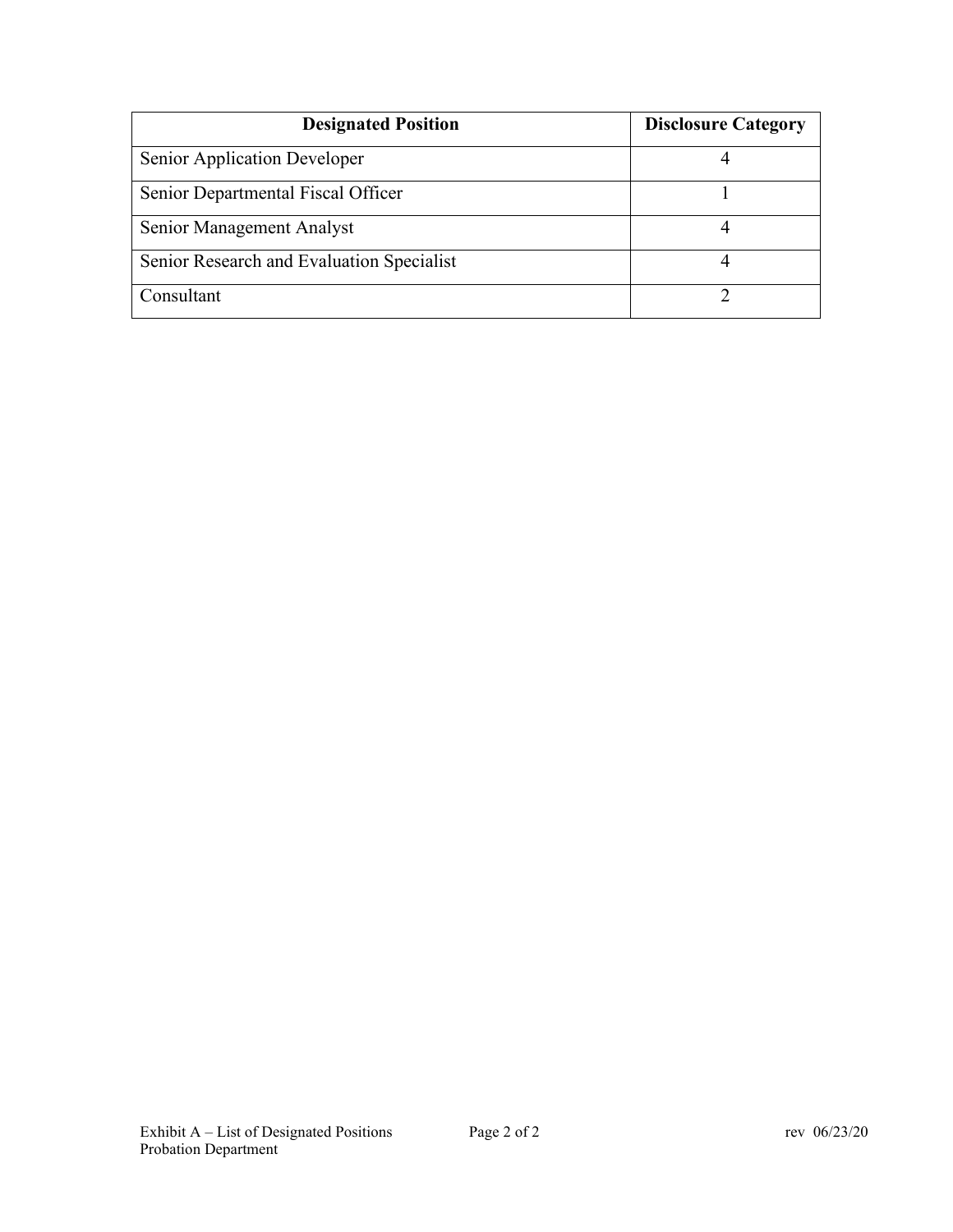#### **APPENDIX**

### **CONFLICT OF INTEREST CODE OF THE COUNTY OF SANTA CLARA**

# **EXHIBIT "B" DISCLOSURE CATEGORIES FOR**

# **PROBATION DEPARTMENT**

Pursuant to the County of Santa Clara's Conflict of Interest Code, Disclosure Categories 1 and 2 shall read as follows for all Code Agencies.

**Disclosure Category 1:** Persons in this category shall disclose:

(1) all investments in, business positions in, and income (including gifts, loans and travel payments) from:

(a) all sources that provide, plan to provide, or have provided in the last two years, facilities, goods, software, hardware, or related technology, equipment, vehicles, machinery or services, including training or consulting services, to the County;

(b) all sources that are subject to the regulatory, monitoring, investigatory, enforcement, valuation, certification, permit or licensing authority of, or have an application for a license, permit or certificate pending before, the County;

(c) all sources that receive, are planning to apply to receive, or have received in the last two years, grants or other monies from or through the County; and sources that receive referrals to provide assessments and/or treatments that are required or recommended by the County; and

(2) all interests in real property in the County of Santa Clara located entirely or partly within the County, or within two miles of County boundaries, or of any land owned or used by the County.

**Disclosure Category 2**: Each Consultant shall disclose: (1) all investments in, business positions in, and income (including gifts, loans and travel payments) from: (a) all sources that provide, plan to provide, or have provided in the last two years, facilities, goods, software, hardware, or related technology, equipment, vehicles, machinery or services, including training or consulting services, to the County; (b) all sources that are subject to the regulatory, monitoring, investigatory, enforcement, valuation, certification, permit or licensing authority of, or have an application for a license, permit or certificate pending before, the County; (c) all sources that receive, are planning to apply to receive, or have received in the last two years, grants or other monies from or through the County; and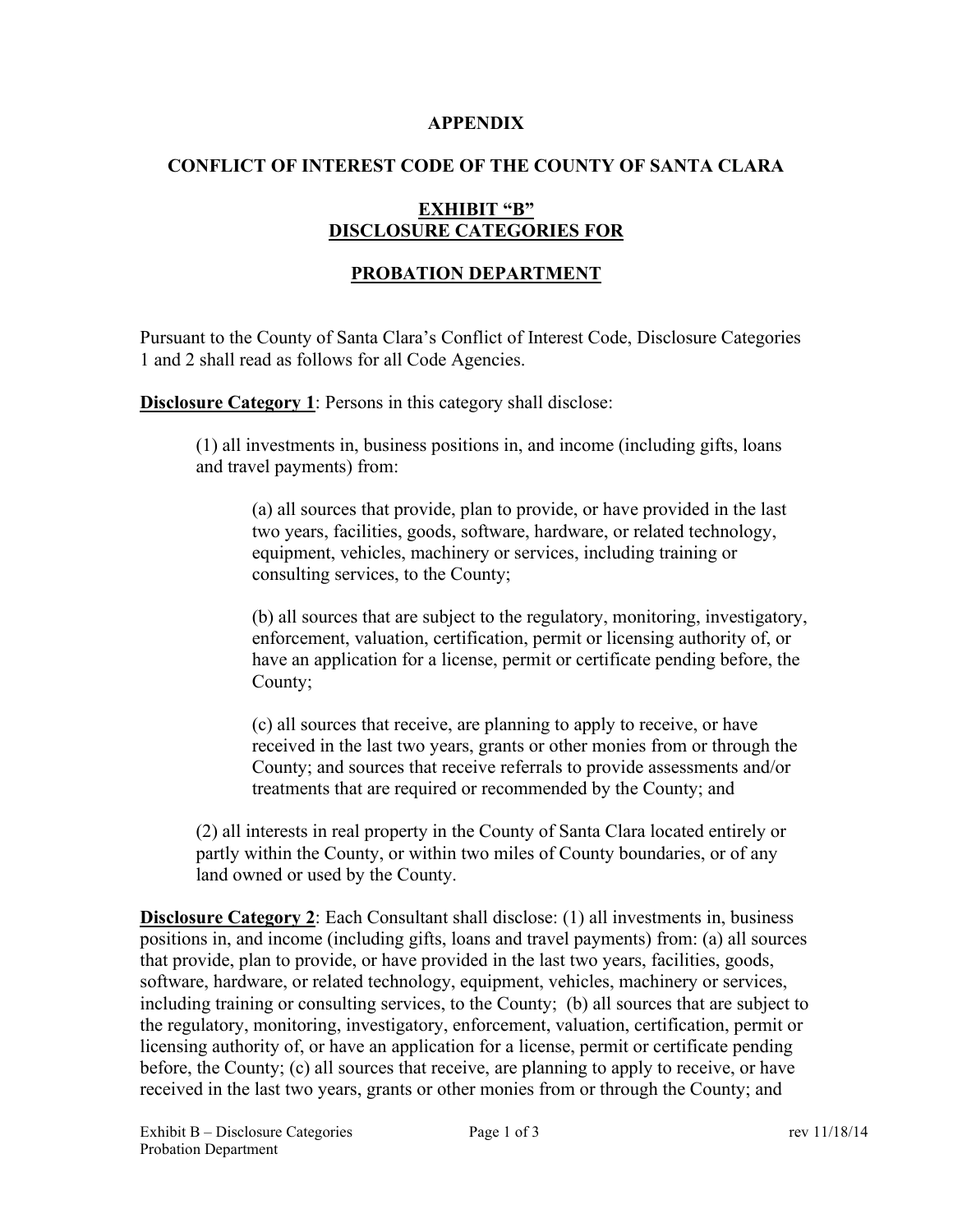sources that receive referrals to provide assessments and/or treatments that are required or recommended by the County; and (2) all interests in real property in the County of Santa Clara located entirely or partly within the County, or within two miles of County boundaries, or of any land owned or used by the County, subject to the following limitation: the Code Agency for which a consultant works may determine in writing, following approval by County Counsel as to form and legality, that the particular consultant is hired to perform a range of duties that is limited in scope and, thus, is not required to comply with the full disclosure requirements described above, but instead must comply with more tailored disclosure requirements specific to that consultant. Such a determination shall include a description of the consultant's duties and, based upon that description, a statement of the extent of disclosure requirements.

In addition to the above two categories, the Probation Department shall have the following categories:

**Disclosure Category 3:** Persons in this category shall disclose:

(1) all investments in, business positions in, and income (including gifts, loans and travel payments) from:

(a) all sources that provide, plan to provide, or have provided in the last two years, facilities, goods, software, hardware, or related technology, equipment, vehicles, machinery or services, including training or consulting services, (i) to the Probation Department, or (ii) to the County as part of its administration, assessment, investigation, rehabilitation, or supervision of adult or juvenile offenders;

(b) all sources that are subject to the regulatory, monitoring, investigatory, enforcement, or certification, authority of, or have an application for a certificate pending before, the Probation Department;

(c) all sources that receive, are planning to apply to receive, or have received in the last two years, grants or other monies (i) from or through the Probation Department, or (ii) from or through the County related to the work of the Probation Department; and sources that receive referrals to provide assessments and/or treatments that are required or recommended by the County; and

(2) all interests in real property in the County of Santa Clara located entirely or partly within the County, or within two miles of County boundaries, or of any land owned or used by the County.